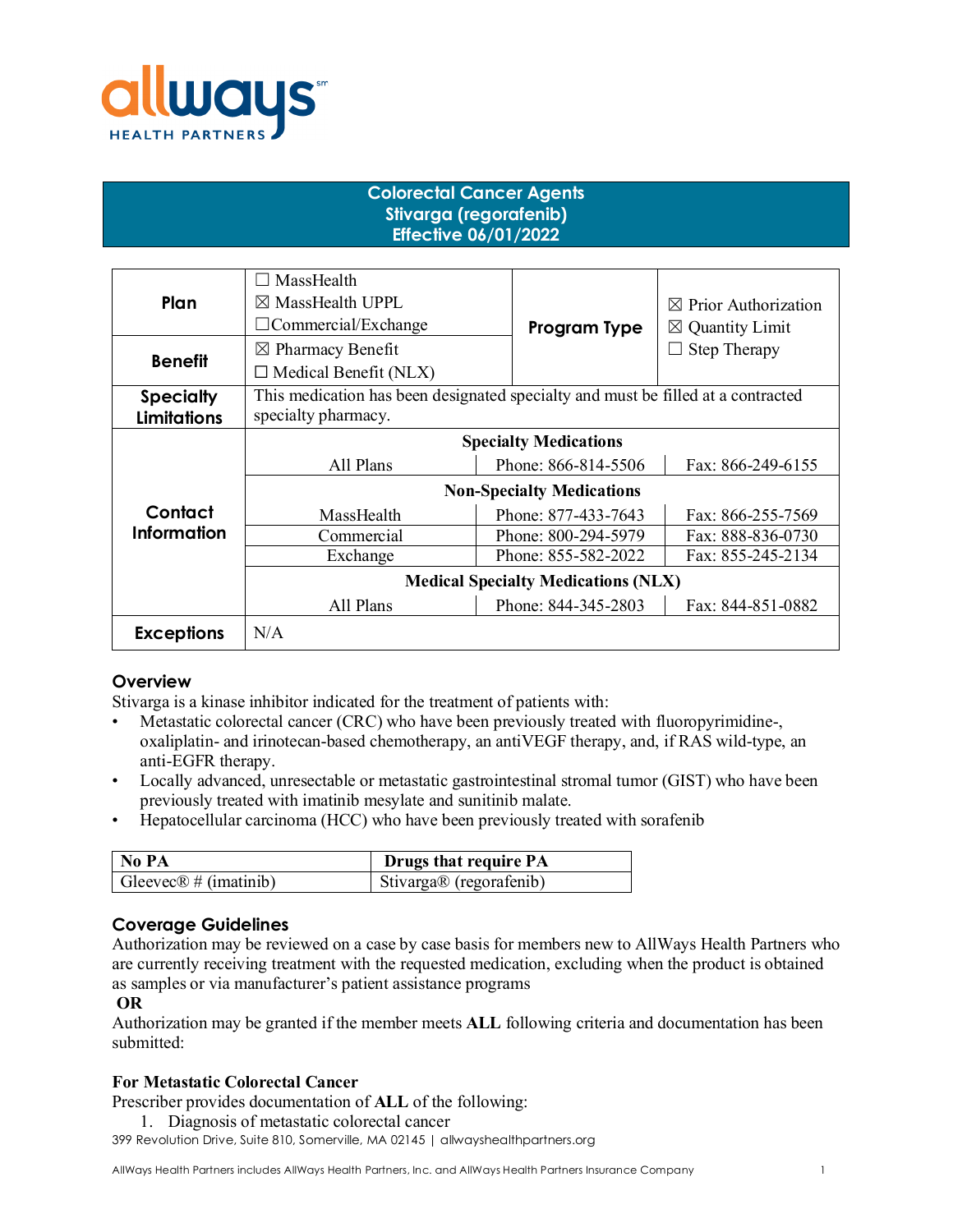

- 2. Prescriber is an oncologist
- 3. Appropriate dose
- 4. Physician documented inadequate response or adverse reaction to **ONE** of the following regimens or a contraindication to **ALL** of the following regimens *(see appendix for components of commonly used regimens for Colorectal cancer):* 
	- a. CAPEOX
	- b. FOLFIRI
	- c. FOLFOX
	- d. FOLFOXIRI
	- e. irinotecan-based therapy
	- f. oxaliplatin-based therapy
- 5. If KRAS/NRAS/BRAF wild-type cancer is present, physician documented inadequate response or adverse reaction to **ONE** or a contraindication to **BOTH** of the following:
	- a. Erbitux<sup>®</sup> (cetuximab)
	- b. Vectibix<sup>®</sup> (panitumumab)

### **For Gastrointestinal Stromal Tumor**

Prescriber provides documentation of **ALL** of the following:

- 1. Diagnosis of gastrointestinal stromal tumor
- 2. Prescriber is an oncologist
- 3. Appropriate dose
- 4. Physician documented inadequate response, adverse reaction, or a contraindication to **BOTH** of the following:
	- a. Gleevec® (imatinib)
	- b. Sutent® (sunitinib)

#### **For Hepatocellular Carcinoma**

Prescriber provides documentation of **ALL** of the following:

- 1. Diagnosis of hepatocellular carcinoma
- 2. Prescriber is an oncologist
- 3. Appropriate dose
- 4. Member has Child-Pugh Class A
- 5. Physician documented inadequate response, adverse reaction or a contraindication to Nexavar® (sorafenib)

## **Continuation of Therapy**

Reauthorization requires physician attestation of continuation of therapy and positive response to therapy.

#### **Limitations**

- 1. Initial approvals and reauthorizations will be granted for 6 months
- 2. The following quantity limits apply:
	- Stivarga (regorafenib) 40mg tablets  $\vert$  84 tablets per 28 days

**\***Any requests for over the quantity limit must be reviewed against the Global Quantity Limit criteria.

#### **Appendix**

#### **Appendix A: Components of Commonly Used Regimens for Treatment of Colorectal Cancer**

399 Revolution Drive, Suite 810, Somerville, MA 02145 | allwayshealthpartners.org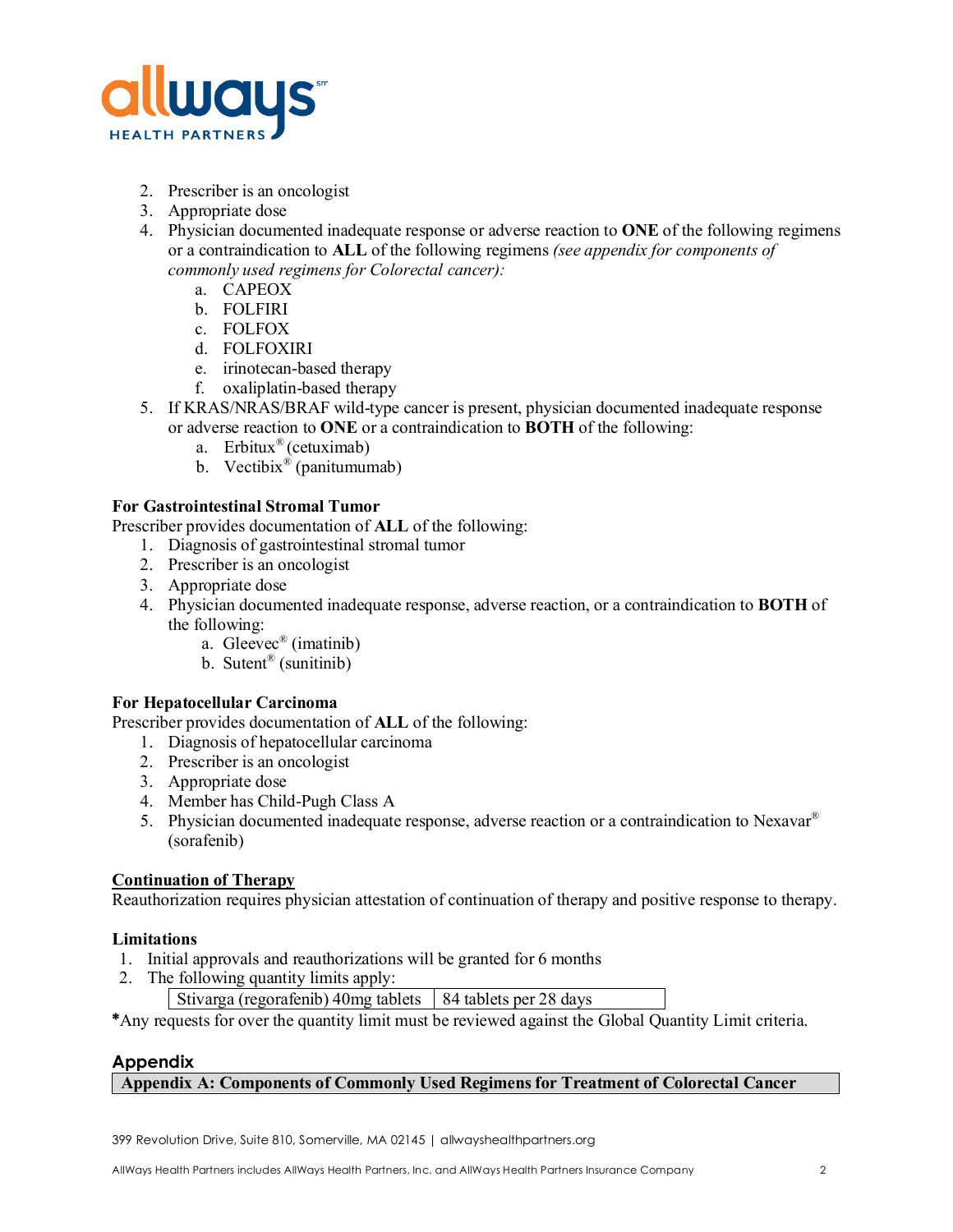

| <b>Regimen Abbreviation</b> | <b>Drug Components</b>                                                  |
|-----------------------------|-------------------------------------------------------------------------|
| $5-FU$                      | fluorouracil                                                            |
| <b>CAPEOX</b>               | capecitabine/oxaliplatin                                                |
| <b>FOLFIRI</b>              | leucovorin calcium (folinic acid)/fluorouracil/irinotecan               |
| <b>FOLFOX</b>               | leucovorin calcium (folinic acid)/fluorouracil/oxaliplatin              |
| <b>FOLFOXIRI</b>            | leucovorin calcium (folinic acid)/5-fluorouracil/oxaliplatin/irinotecan |

#### **Appendix B: Stivarga® (regorafenib) for the treatment of osteosarcoma**

Stivarga**®** (regorafenib) is currently FDA-approved in adults for metastatic colorectal cancer, locally advanced, unresectable or metastatic gastrointestinal stromal tumor (GIST) and hepatocellular carcinoma (HCC). There are ongoing trials in ClinicalTrials.gov evaluating use of regorafenib in osteosarcoma in adults and children. NCT04055220, is evaluating safety and efficacy of regorafenib (120 mg QD for 21 days followed by seven days without treatment) as a maintenance therapy following first-line therapy in those  $\geq$ 16 years of age with bone sarcomas. There is one referenced phase I study (https://pubmed.ncbi.nlm.nih.gov/34157616/), that found acceptable tolerability and preliminary antitumor activity in children at a dose of 82 mg/m2. Several phase II trials are currently under way looking at safety and efficacy of regorafenib in patients (adults and pediatric patients) with relapsed or refractory osteosarcoma (NCT04803877 and NCT02389244). Trial NCT04803877 is comparing the progression-free survival rate of those with regorafenib in combination with nivolumab to those who received regorafenib alone (historical control). Estimated primary completion dates are for 12/2022 and 9/2022 respectively.

Current conventional treatments for osteosarcoma combine chemotherapy and surgery. Per NCCN guidelines (Bone cancer V 2.2022), preferred regimens for osteosarcoma in the first-line setting included cisplatin and doxorubicin (category 1) or MAP (high-dose methotrexate, cisplatin, and doxorubicin) (category 1). Ifosfamide is listed as a potential other recommended regimen. For second-line therapy in the relapsed/refractory or metastatic disease setting, preferred regimens included high-dose ifosfamide +/ etoposide, sorafenib or regorafenib (category 1). There are many other recommended regimens and agents listed as useful in certain circumstances- please refer to full NCCN guideline.

If a request is received for regorafenib in osteosarcoma, the following approval criteria should be used: Prescriber provides documentation of **ALL** of the following:

- 1. Appropriate diagnosis
- 2. Prescriber is an oncologist
- 3. Inadequate response or adverse reaction to **ONE** of the following regimens or a contraindication to **BOTH** of the following regimens: (*Claims in POPS are NOT sufficient*) a. Cisplatin and doxorubicin
	- b. High-dose methotrexate, cisplatin and doxorubicin
- 4. Appropriate dosing (adults: 160 mg OD 21 days on 7 days off; children 72 to 82 mg/m $/$ dose rounded to the nearest 20 mg, maximum dose of 120 mg)

#### **References**

1. Stivarga [package insert]. Whippany, NJ: Bayer HealthCare Pharmaceuticals Inc.; June 2020.

#### **Review History**

10/9/2020: Created criteria to be in compliance with the Masshealth partial unified formulary requirements effective 1/1/21.

399 Revolution Drive, Suite 810, Somerville, MA 02145 | allwayshealthpartners.org